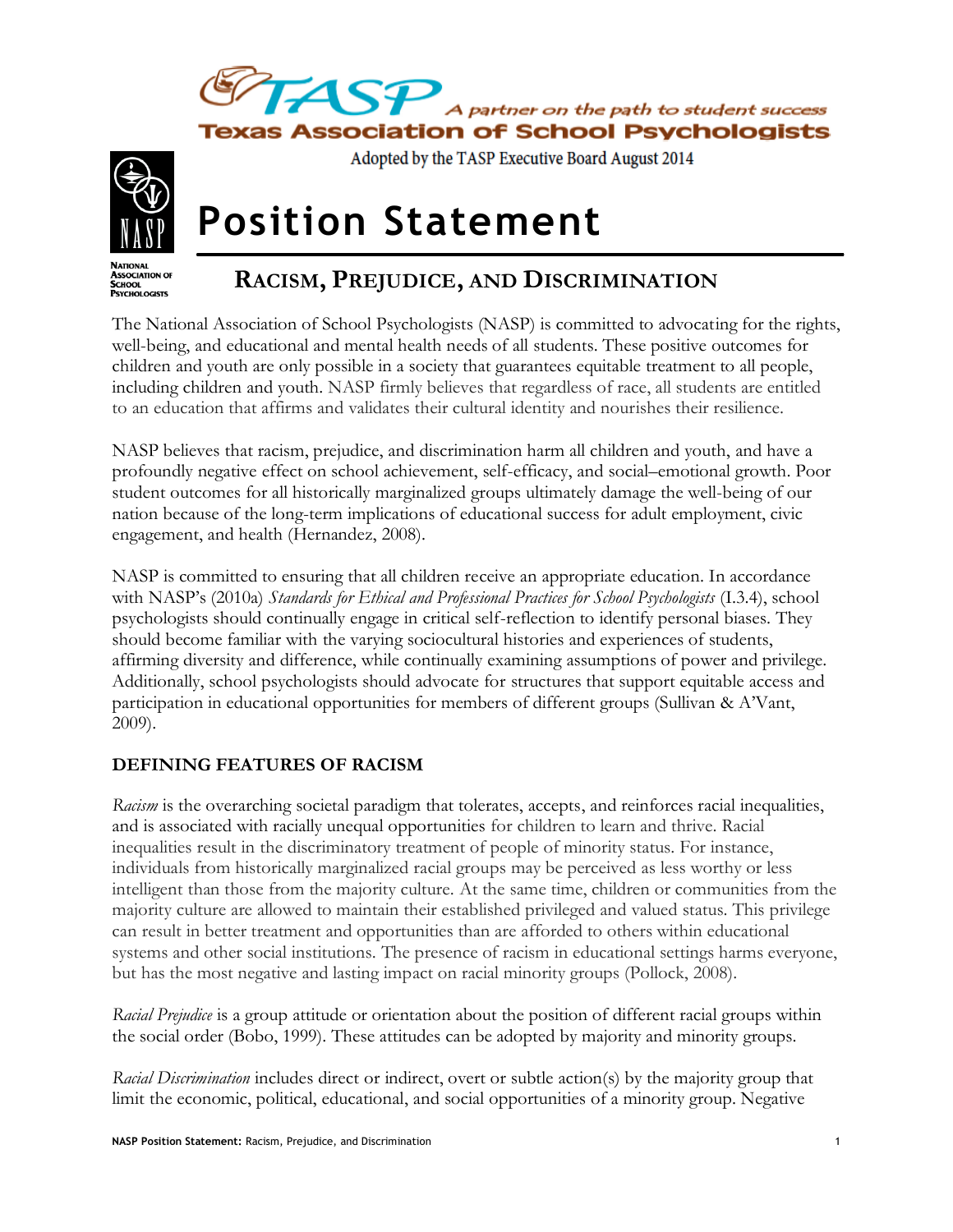cultural stereotypes about specific races have resulted in discriminatory practices with a devastating impact on the academic achievement of children of color (Bobo & Fox, 2003).

#### **CONSEQUENCES OF RACISM AND DISCRIMINATION**

Students and families who endure racism experience negative mental health, academic, and social outcomes. Ethnic discrimination from adults and peers in educational settings is associated with increased negative perceptions of one's ethnic group (Gaylord-Harden & Cunningham, 2009). Youth who report experiencing prejudice are less likely to feel that opportunities are equal for anyone willing to work hard (Flanagan, Syvertsen, Gill, Gallay, & Cumsille, 2009).

Discrimination stress is positively associated with depression (Rivas-Drake, Hughes, & Way, 2009). Davis, Aronson, and Salinas (2006) noted that stereotypes become self-fulfilling prophecies resulting in lower academic achievement and negative outcomes. Over four decades of research has documented that students of color, specifically African American males, are disproportionately represented in exclusionary discipline consequences, such as suspension and expulsion, despite not engaging in more severe behaviors than their White counterparts to warrant such consequences (McKinney, Bartholomew, & Gray, 2010). Such discipline in turn is associated with student dropout and entry into the prison system (Wald & Losen, 2003). In the same vein, long-standing research findings have documented disproportionality in special education placements of students of color, and subsequently less time in general educational environments (Sullivan, A'Vant, Baker, et al., 2009). In general, educational disparities (e.g., special education and discipline referrals; achievement in math, science, and reading; graduation and dropout/push-out rates; test scores) are clearly linked to minority/majority status and contribute to large-scale achievement gaps.

Students subjected to racism, prejudice, and discrimination are more resilient when they experience high expectations; have firm support from parents, school, and community; and have a strong sense of ethnic identity (Ong, Phinney, & Dennis, 2006). To support student resiliency, a social justice lens should be incorporated into all educational environments. School psychologists should serve as change agents by promoting and encouraging social justice efforts in the support of academic, social, and emotional needs of all students. Not only must school psychologists endorse, advocate, and engage in culturally competent practices, they should advocate at the school, district, state, and national levels for more socially just organizations and policies (Shriberg et al., 2008). Working for social justice in the educational setting means guiding students and staff to reflect critically on their roles in proliferating racism and discrimination and supporting systemic change to prevent ongoing inequities. Proclamations of support without a foundation of action undermine the work of social justice, rendering it meaningless.

Racism, and its damaging results on students of minority status, poses a great responsibility for school psychologists to serve as advocates who promote equity and social justice. NASP urges all educators to work collaboratively with the students, families, and community leaders they serve in the following ways:

 Develop policies to establish and maintain racial, cultural, and linguistic diversity among school personnel;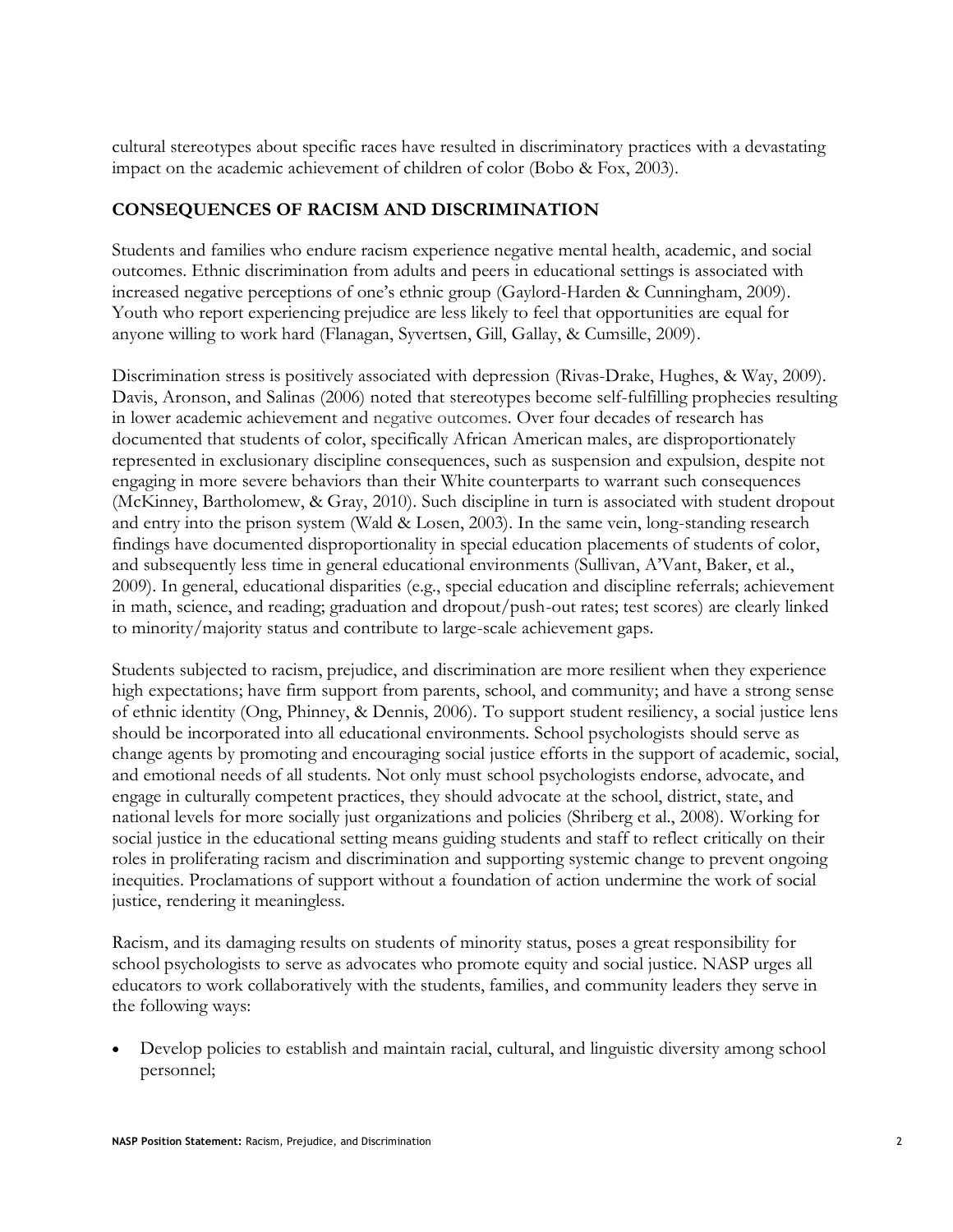- Develop pedagogical approaches to incorporate social justice at the classroom, school, and district levels;
- Implement research-based programs that reduce racial achievement gaps;
- Implement research-based strategies that mitigate the effects of racism, prejudice, and discrimination and result in resilience and educational excellence;
- Promote active parent and community education and involvement in positive student outcomes;
- Promote ongoing evaluation of institutional policies that may passively support negative outcomes for certain groups of students.

## **ROLE OF THE SCHOOL PSYCHOLOGIST**

NASP is committed to supporting the educational and mental health needs of all students, regardless of race, culture, linguistic background, sexual orientation, gender identity, gender expression, socioeconomic status, disability, or educational need. This commitment is demonstrated through a diverse range of professional services and responsibilities. School psychologists are charged with advocating for culturally competent, evidence-based practice and assisting schools with reforming policies and practices that contribute to inequitable outcomes (NASP, 2009). Further, NASP's standards (NASP, 2010a, 2010b) call for school psychologists to promote fairness and justice by cultivating safe, welcoming, inclusive school environments. Specifically, school psychologists should:

- Ensure their knowledge, skills, and professional practices reflect understanding and respect for human diversity and promote effective services, advocacy, and social justice for all children;
- Ensure their practices are grounded in an evidence-based framework that integrates (a) the best available research evidence and (b) thorough knowledge of how diversity factors may influence child development, behavior, and school learning;
- Learn about the different groups represented in the school community and use knowledge of this diversity to facilitate the services provided in and out of school;
- Understand how dimensions of difference influence learning and behavior of students, families, teachers, and oneself;
- Engage in critical reflection to identify one's own biases and ensure that these biases do not negatively affect students and families;
- Encourage such critical reflection in others;
- Consult with families, community members, teachers, and staff to understand more clearly student and population needs;
- Work to establish positive, productive relationships with students, families, and colleagues from all backgrounds;
- Seek supervision or consultation when dealing with unfamiliar clients or situations, or when facing circumstances that otherwise challenge one's multicultural competence or nondiscriminatory practice skills;
- Provide and seek out effective and ongoing professional development regarding evidence-based practice, cultural competence, and self-reflection;
- Assist administrators in evaluating current practices, policies, and procedures (e.g., discipline, intervention, referral) to determine overall effectiveness and any potential disparities in access, participation, or outcomes among students from different groups;
- Promote systems change and equitable alternatives when ineffective or inequitable policies, practices, or procedures are suspected or identified by school data.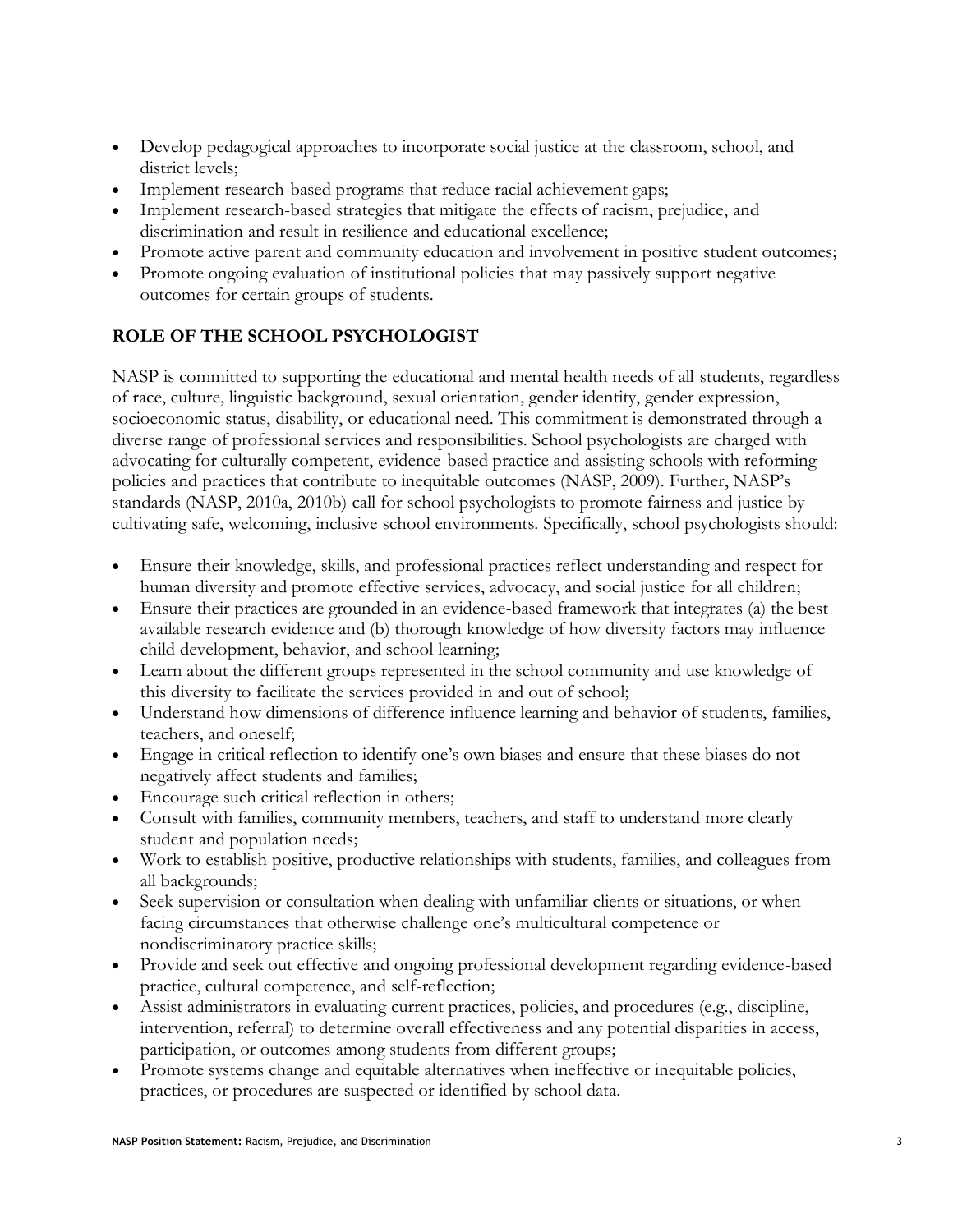School psychologists strive to ensure that all children have equal opportunity to participate in and benefit from school programs. All students and families must have access to and can benefit from school psychological services. In their words and actions, school psychologists promote positive school climates that are safe and welcoming to all persons regardless of actual or perceived characteristics, including race, ethnicity, color, religion, ancestry, national origin, immigration status, socioeconomic status, primary language, gender, sexual orientation, gender identity, gender expression, disability, or any other distinguishing characteristic (NASP, 2010a).

#### **REFERENCES**

- Bobo, L. (1999). Prejudice as group position: Microfoundations of a sociological approach to racism and race relations. *Journal of Social Issues 55,* 445–472.
- Bobo, L. D., & Fox, C. (2003). Race, racism, and discrimination: Bridging problems, methods, and theory in social psychological research. *Social Psychology Quarterly, 66,* 319–332.
- Davis, C., Aronson, J., & Salinas, M. (2006). Shades of threat: Racial identity as a moderator of stereotype threat. *Journal of Black Psychology*, *32,* 399–417. doi: 10.1177/0095798406292464
- Flanagan, C. A., Syvertsen, A. K., Gill, S., Gallay, L. S., & Cumsille, P. (2009). Ethnic awareness, prejudice, and civic commitments. *Journal of Youth Adolescence*, *38*, 500–518. doi: 10.1007/s10964- 009-9394-z
- Gaylord-Harden, N. K., & Cunningham, J. A. (2009). The impact of racial discrimination and coping strategies. *Journal of Youth Adolescence, 38*, 532–543.
- Hernandez, D. J. (2008). Double jeopardy: How third grade reading skills and poverty influence high school graduation. New York, NY: Annie E. Casey Foundation.
- McKinney, E., Bartholemew, C., & Gray, L. (2010). RTI and SWPBIS: Confronting the problem of disproportionality. *Communiqué*, *38*(6), 1, 26–29.
- National Association of School Psychologists. (2009). *Appropriate academic supports to meet the needs of all students* [Position Statement]. Bethesda, MD: Author.
- National Association of School Psychologists. (2010a). *Ethical and professional practices for school psychologists.* Bethesda, MD: Author.
- National Association of School Psychologists. (2010b). *Model for comprehensive and integrated school psychological services.* Bethesda, MD: Author.
- Ong, A. D., Phinney, J. S., & Dennis, J. (2006). Competence under challenge: Exploring the protective influence of parental support and ethnic identity in Latino college students. *Journal of Adolescence*, *29,* 961–979. doi:10.1016/j.adolescence.2006.04.010
- Pollock, M. (2008). *Everyday antiracism: Getting real about race in schools.* New York, NY: The New Press.
- Rivas-Drake, D., Hughes, D., & Way, N. (2009). A preliminary analysis of associations among ethnic-racial socialization, ethnic discrimination, and ethnic identity among diverse urban sixth graders. *Journal of Research on Adolescence, 19,* 558–284.
- Shriberg, D., Bonner, M., Sarr, B. J., Walker, A. M., Hyland, M., & Chester, C. (2008). Social justice through a school psychologists lens: Definition and applications. *School Psychology Review*, 37, 453– 468.